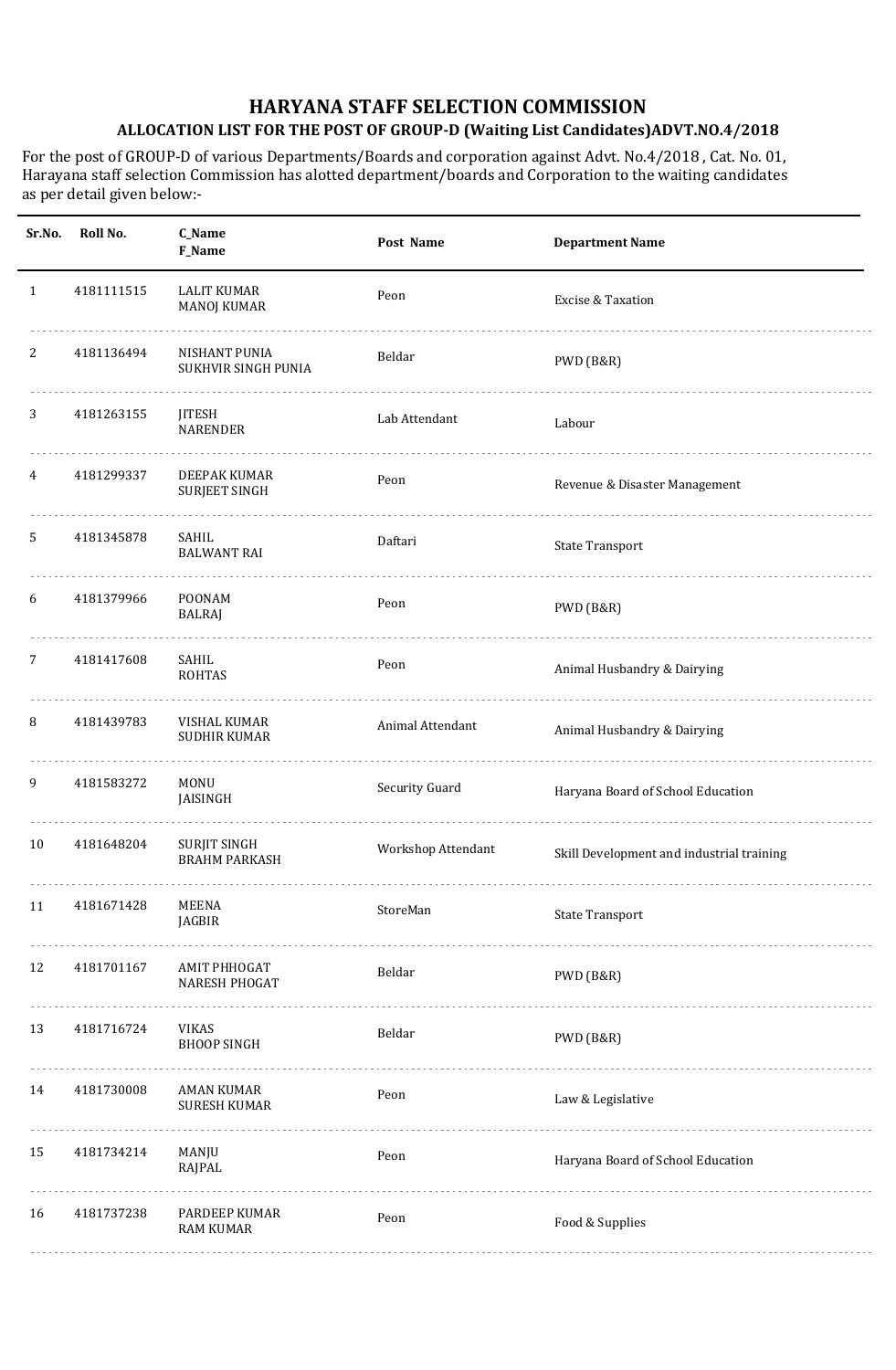For the post of GROUP-D of various Departments/Boards and corporation against Advt. No.4/2018 , Cat. No. 01, Harayana staff selection Commission has alotted department/boards and Corporation to the waiting candidates as per detail given below:-

| Sr.No. | Roll No.   | C_Name<br>F_Name                           | Post Name             | <b>Department Name</b>                    |
|--------|------------|--------------------------------------------|-----------------------|-------------------------------------------|
| 17     | 4181738873 | VIKAS KUMAR<br>DAYANAND                    | Laboratory Attendant  | DG Police                                 |
| 18     | 4181759899 | MADHU<br>SANJEEV                           | Workshop Attendant    | Skill Development and industrial training |
| 19     | 4181773299 | <b>GOPAL SHARAN</b><br>YUGAL KISHOR SHARMA | Peon                  | Advocate General                          |
| 20     | 4181774764 | CHARU<br><b>SATISH KUMAR</b>               | Labour Room Attendant | Ayush                                     |
| 21     | 4181795567 | SACHIN<br><b>RAM CHANDER</b>               | Peon                  | Secondary Education                       |
| 22     | 4181801668 | GOURAV<br><b>ANIL KUMAR</b>                | Peon                  | Agriculture                               |
| 23     | 4181847688 | ANUP<br><b>RAM NIWAS</b>                   | Library Attendant     | DG Police                                 |
| 24     | 4181911222 | <b>NARESH KUMAR</b><br>JAGDISH CHANDER     | Peon                  | PWD (B&R)                                 |
| 25     | 4181996298 | SHILPA<br><b>ISHAM SINGH</b>               | Peon                  | Public Health Engineering                 |
| 26     | 4181999889 | <b>AMAN TAYAL</b><br><b>VIJAY KUMAR</b>    | Laboratory Attendant  | DG Police                                 |
| 27     | 4182006009 | <b>NAVDEEP</b><br><b>JAGBIR SINGH</b>      | Peon                  | <b>ESI Health Care</b>                    |
| 28     | 4182097393 | KULBIR SINGH<br><b>GURNAM SINGH</b>        | StoreMan              | <b>State Transport</b>                    |
| 29     | 4182140488 | VINOD KUMAR<br><b>MAN SINGH</b>            | Dhobi                 | DG Police                                 |
| 30     | 4182176452 | MANDEEP<br><b>DALSHER</b>                  | Peon                  | Advocate General                          |
| 31     | 4182212509 | RAJNEESH<br><b>CHAND RAM</b>               | Beldar                | PWD (B&R)                                 |
| 32     | 4182213458 | KULDEEP<br><b>NAFE SINGH</b>               | Peon                  | <b>ESI Health Care</b>                    |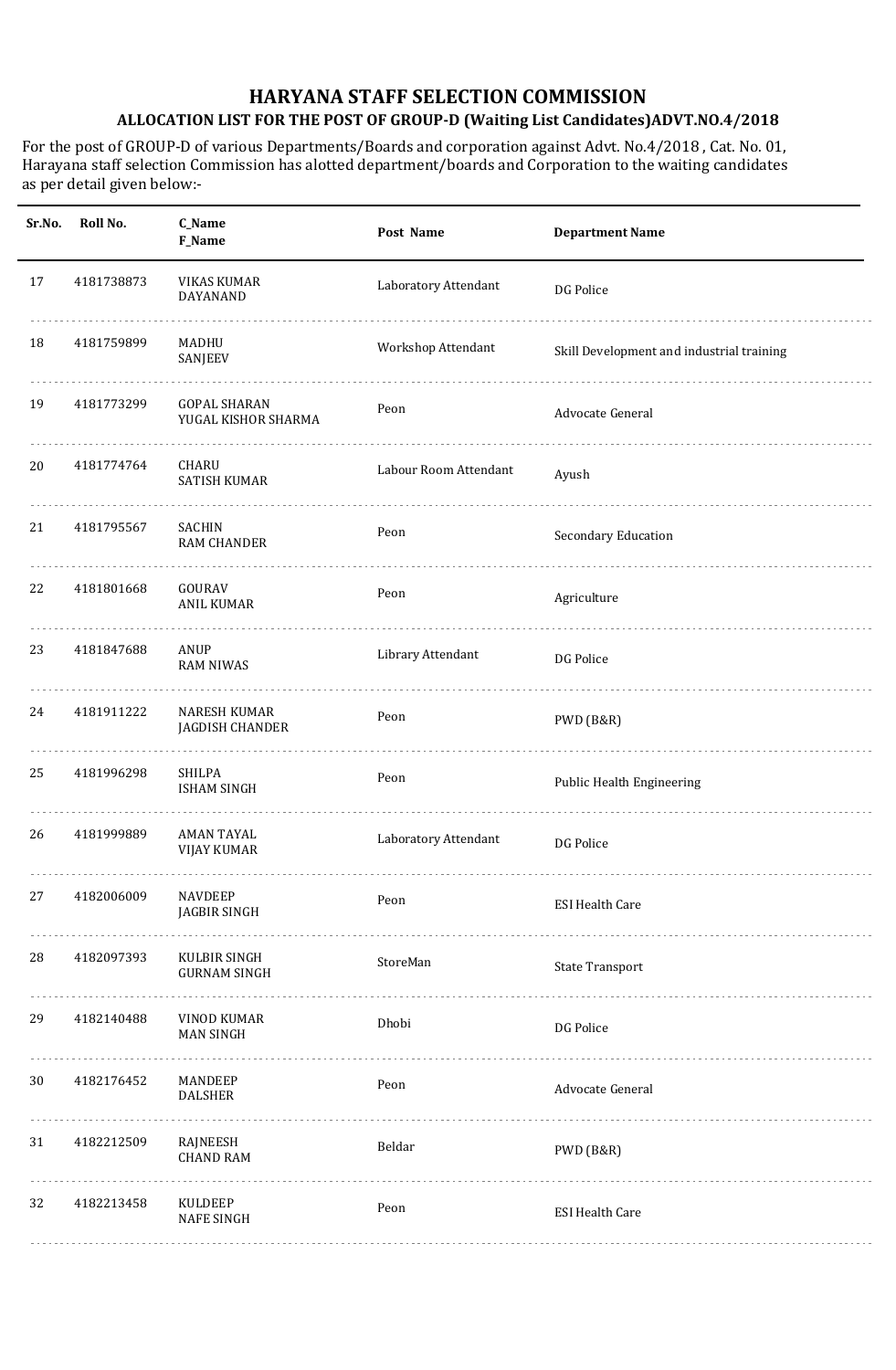For the post of GROUP-D of various Departments/Boards and corporation against Advt. No.4/2018 , Cat. No. 01, Harayana staff selection Commission has alotted department/boards and Corporation to the waiting candidates as per detail given below:-

| Sr.No. | Roll No.   | C_Name<br>F_Name                             | Post Name              | <b>Department Name</b>                  |
|--------|------------|----------------------------------------------|------------------------|-----------------------------------------|
| 33     | 4182326337 | VIRENDER SINGH<br><b>LAKHI RAM</b>           | Laboratory Attendant   | DG Police                               |
| 34     | 4182337195 | ANKIT<br><b>SANDEEP SINGH</b>                | Peon                   | Advocate General                        |
| 35     | 4182340362 | <b>RINKI</b><br>SUNIL                        | Cook Helper            | Hospitality Organisation                |
| 36     | 4182360277 | <b>MONIKA YADAV</b><br><b>ANANT PAL</b>      | StoreMan               | <b>State Transport</b>                  |
| 37     | 4182361352 | MINAKSHI<br>PALA RAM                         | Road Mate              | PWD (B&R)                               |
| 38     | 4182414276 | <b>DAVINDER KUMAR</b><br><b>BALBIR SINGH</b> | <b>Store Attendant</b> | PWD (B&R)                               |
| 39     | 4182425749 | <b>RISHAB</b><br><b>RAMESH</b>               | Peon                   | <b>Irrigation &amp; Water Resources</b> |
| 40     | 4182431203 | <b>SURJEET SINGH</b><br><b>KANWAR BHAN</b>   | Peon                   | Animal Husbandry & Dairying             |
| 41     | 4182445429 | PRIYANKA MOR<br><b>RANDHIR SINGH</b>         | Hostel Attendant       | <b>Technical Education</b>              |
| 42     | 4182447240 | <b>SUNIL KUMAR</b><br><b>CHANDER PAL</b>     | StoreMan               | <b>State Transport</b>                  |
| 43     | 4182465987 | MANISHA KUMARI<br><b>RAMKISHAN</b>           | Peon                   | Economic & Statistical Analysis         |
| 44     | 4182472126 | ASHA<br><b>ISHWAR SINGH</b>                  | Peon                   | Forest                                  |
| 45     | 4182483153 | MUKESH KUMAR SINGH<br>MISHRI LAL SINGH       | Peon                   | Advocate General                        |
| 46     | 4182488275 | PREETI<br><b>MAHENDER PAL</b>                | Laboratory Attendant   | DG Police                               |
| 47     | 4182498313 | DEEPANSHU AGANIHOTRI<br>KAILASH KUMAR        | Mechanical Helper      | <b>State Transport</b>                  |
| 48     | 4182524721 | <b>UDHAM</b><br><b>MANOJ KUMAR</b>           | Peon                   | Secondary Education                     |